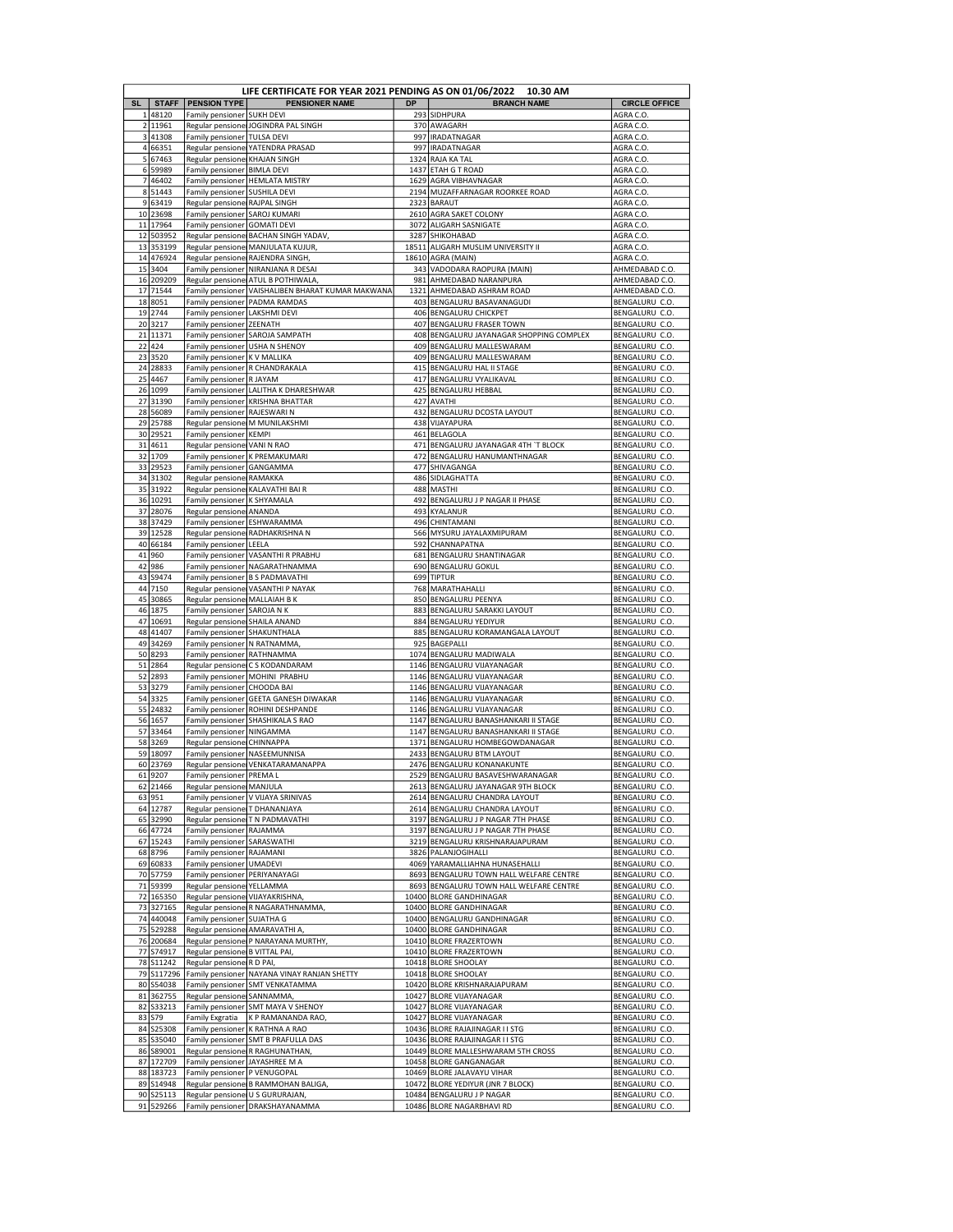|            |                         |                                                                | LIFE CERTIFICATE FOR YEAR 2021 PENDING AS ON 01/06/2022 10.30 AM |              |                                                                  |                                    |
|------------|-------------------------|----------------------------------------------------------------|------------------------------------------------------------------|--------------|------------------------------------------------------------------|------------------------------------|
| <b>SL</b>  | <b>STAFF</b>            | <b>PENSION TYPE</b>                                            | <b>PENSIONER NAME</b>                                            | <b>DP</b>    | <b>BRANCH NAME</b>                                               | <b>CIRCLE OFFICE</b>               |
| 92         | 69290                   |                                                                | Family pensioner THANGAMMA M M                                   | 10487        | <b>BLORE V V PURAM B IT</b><br>10491 BENGALURU YELAHANKA         | BENGALURU C.O.                     |
| 93         | S107211<br>94 S17976    | Family pensioner<br>Family pensioner                           | <b>GEETA S MATHAD</b><br>SMT.SUSHEELA                            |              | 10656 BLORE R P C LAYOUT                                         | BENGALURU C.O.<br>BENGALURU C.O.   |
| 95         | 249919                  | Family pensioner                                               | <b>BHAGYAMMA</b>                                                 | 11703        | MYSURU LASHKAR MOHALLA                                           | BENGALURU C.O.                     |
| 96         | 43382                   |                                                                | Regular pensione SMT KRISHNA BAI                                 |              | 295 GWALIOR                                                      | BHOPAL C.O.                        |
| 97         | 28782                   | Family pensioner                                               | <b>PANCHI BAI</b>                                                | 2555         | RAIPUR G E ROAD                                                  | BHOPAL C.O.                        |
| 98         | 23746                   | Family pensioner                                               | <b>MEENA K JAIN</b>                                              | 3298         | <b>BHOPAL AIRPORT ROAD</b>                                       | BHOPAL C.O.                        |
| 99         | 394273                  | Family pensioner   KUNI BEHERA                                 |                                                                  |              | 18035 BERHAMPUR II                                               | BHUBANESHWAR C.O.                  |
| 100        | 51042                   |                                                                | Family pensioner   DARSHANA MARWAHA                              | 165          | JALANDHAR MAIN (BMC CHOWK)                                       | CHANDIGARH C.O                     |
| 101        | 69250                   | Regular pensione SUKHDEV SINGH                                 |                                                                  |              | 1400 FAZILKA                                                     | CHANDIGARH C.O.                    |
| 102        | 53367                   | Family pensioner                                               | <b>ASHA RANI</b>                                                 | 1402         | GURDASPUR                                                        | CHANDIGARH C.O.                    |
| 103<br>104 | 54259<br>51017          | Family pensioner                                               | <b>RAMESH RANI</b><br>Regular pensione PARMINDER JIT SINGH DHESI | 2082<br>2093 | AMRITSAR GOPAL NAGAR<br><b>DHESIAN KAHNA</b>                     | CHANDIGARH C.O.<br>CHANDIGARH C.O. |
| 105        | 68799                   | Regular pensione SATYA                                         |                                                                  |              | 2093 DHESIAN KAHNA                                               | CHANDIGARH C.O.                    |
| 106        | 54069                   |                                                                | Regular pensione RAM MURTI VERMA                                 |              | 2107 LUDHIANA BHARATNAGAR CHOWK (G T ROAD)                       | CHANDIGARH C.O.                    |
| 107        | 60237                   | Family pensioner USHA KUMARI                                   |                                                                  |              | 2124 PATIALA L B MARKET                                          | CHANDIGARH C.O.                    |
|            | 108 400361              | Family pensioner                                               | <b>SMT CHANCHAL KUMARI</b>                                       |              | 2124 PATIALA L B MARKET                                          | CHANDIGARH C.O                     |
| 109        | 62361                   | Regular pensione SURJIT SINGH                                  |                                                                  | 2128         | SALANA                                                           | CHANDIGARH C.O.                    |
|            | 110 54147               |                                                                | Family pensioner ARUNA MAHAJAN                                   |              | 2919 MOHALI PHASE-10                                             | CHANDIGARH C.O.                    |
| 111        | 269902                  |                                                                | Family pensioner SURINDER KAUR SAINI                             | 19653        | CHANDIGARH SECTOR 45                                             | CHANDIGARH C.O                     |
| 112        | 6645                    | Family pensioner                                               | <b>VASANTHI SHENOY</b>                                           | 911          | CHENNAI MOUNT ROAD                                               | CHENNAI C.O.                       |
|            | 113 43110<br>114 236906 | Family pensioner   P KALAIVANI<br>Family pensioner             | SMT.SARASA DAMODARAN                                             | 912          | 911 CHENNAI MOUNT ROAD<br><b>CHENNAI PERAMBUR</b>                | CHENNAI C.O.<br>CHENNAI C.O.       |
|            | 115 22797               |                                                                | Regular pensione R SUNDARAMBAL                                   | 913          | CHENNAI T.C.STREET                                               | CHENNAI C.O.                       |
|            | 116 17203               |                                                                | Family pensioner KALPANA VENKATESWARAN                           | 917          | CHENNAI THYAGARAJANAGAR (T.NAGAR)                                | CHENNAI C.O.                       |
|            | 117 6786                | Family pensioner   T LAKSHMI                                   |                                                                  |              | 918 CHENNAI VILLIVAKKAM                                          | CHENNAI C.O.                       |
|            | 118 62752               | Family pensioner   MARY V                                      |                                                                  | 935          | POONAMALLE                                                       | CHENNAI C.O.                       |
|            | 119 2103                | Family pensioner   A SHANTHI RAO                               |                                                                  | 943          | <b>CHENNAI VEPERY</b>                                            | CHENNAI C.O.                       |
|            | 120 67826               | Family pensioner                                               | J SUGUNA                                                         | 949          | ARNI                                                             | CHENNAI C.O.                       |
| 121        | 40100                   | Regular pensione M KESAVAN                                     |                                                                  | 953          | TIRUVANNAMALAI                                                   | CHENNAI C.O.                       |
| 122        | 3605                    | Family pensioner                                               | <b>INDIRA PRABHAKAR</b>                                          | 983          | <b>CHENNAI CHINTADRIPET</b>                                      | CHENNAI C.O.                       |
| 123        | 21992<br>124 123        | Family pensioner                                               | <b>D S PUSHPARANI</b>                                            | 1129<br>1207 | <b>VELLORE MAIN</b>                                              | CHENNAI C.O.<br>CHENNAI C.O.       |
|            | 125 9566                | Family Exgratia                                                | K RAJARAM RAO<br>Regular pensione SHANMUGAVEL S                  | 1239         | COIMBATORE R.S.PURAM<br>COIMBATORE SAIBABA COLONY                | CHENNAI C.O.                       |
|            | 126 37293               | Family pensioner                                               | <b>T AMUTHA</b>                                                  | 1248         | <b>COIMBATORE TRICHY ROAD</b>                                    | CHENNAI C.O.                       |
|            | 127 9160                | Family pensioner K VINATHA                                     |                                                                  | 1271         | DHARMAPURI                                                       | CHENNAI C.O.                       |
|            | 128 9197                | Family pensioner                                               | KUSUM K MARFATIA                                                 | 1283         | CHENNAI HABIBULLAH ROAD                                          | CHENNAI C.O.                       |
| 129        | 563                     | Family pensioner                                               | KAUSALYA VENKATESWARAN                                           | 1287         | CHENNAI ST. MARYS ROAD                                           | CHENNAI C.O.                       |
| 130        | 37751                   |                                                                | Family pensioner J SARAVANAMBAL                                  | 1459         | DINDIGUL NAGALNAGAR                                              | CHENNAI C.O.                       |
|            | 131 4017                | Regular pensione V NAGARAJAN                                   |                                                                  | 1835         | CHENNAI RADHANAGAR-CHROMPET                                      | CHENNAI C.O.                       |
|            | 132 13357               |                                                                | Family pensioner   VASANTHA THANDAVESWARAN                       |              | 2504 VALASARAVAKKAM                                              | CHENNAI C.O.                       |
|            | 133 17783               | Family pensioner                                               | K VASANTHA                                                       | 2836         | KRISHNAGIRI                                                      | CHENNAI C.O.                       |
| 134        | 52130                   | Regular pensione                                               | A YUVARAJAN                                                      | 2929         | SHOLINGANALLUR                                                   | CHENNAI C.O.                       |
|            | 135 39004<br>136 59897  | Family pensioner   VIJAYA M                                    | P VALARMATHY                                                     |              | 8628 CHENNAI G.K.M.COLONY<br>9214 SENNEERKUPPAM                  | CHENNAI C.O.                       |
|            | 137 177955              | Family pensioner<br>Regular pensione G VINITHA                 |                                                                  |              | 16003 CHENNAI THYAGARAYA NAGAR-II                                | CHENNAI C.O.<br>CHENNAI C.O.       |
|            | 138 S34791              |                                                                | Regular pensione B BHANUMATHY,                                   | 16003        | CHENNAI THYAGARAYA NAGAR-II                                      | CHENNAI C.O.                       |
|            | 139 168643              |                                                                | Family pensioner   DHANAMANI SIVANANDAM                          | 16005        | CHENNAI ROYAPETTAH-II                                            | CHENNAI C.O.                       |
| 140        | S29270                  |                                                                | Family pensioner SMT.MARY DANIEL                                 |              | 16018 CHENNAI NUNGAMBAKKAM-II                                    | CHENNAI C.O.                       |
| 141        | S38067                  | Regular pensione S KALYANI,                                    |                                                                  | 16018        | CHENNAI NUNGAMBAKKAM-II                                          | CHENNAI C.O.                       |
| 142        | S1799                   | Family pensioner                                               | <b>SMT R KALYANI</b>                                             | 16103        | NANGANALLUR ALANDUR CAC                                          | CHENNAI C.O.                       |
| 143        | 440510                  |                                                                | Regular pensione A R SETHURAMAN,                                 |              | 16108 MARAIMALAINAGAR                                            | CHENNAI C.O.                       |
| 144        | 307976                  | Family pensioner   M LAKSHMI                                   |                                                                  |              | 16128 METTUPALAYAM-II                                            | CHENNAI C.O.                       |
| 145        | 484909<br>146 13147     | Regular pensione POORNAM                                       |                                                                  | 16294        | ELAMPALLI<br>180 DELHI FOUNTAIN AREA                             | CHENNAI C.O.<br>DELHI C.O.         |
| 147        | 53764                   | Family pensioner UMA<br>Regular pensione                       | <b>SURAT SINGH</b>                                               | 180          | <b>DELHI FOUNTAIN AREA</b>                                       | DELHI C.O.                         |
| 148        | 21480                   |                                                                | Regular pensione MR MAHENDER SINGH VASIST                        | 267          | DELHI SOUTH EXTENSION                                            | DELHI C.O.                         |
| 149        | 49752                   | Regular pensione NEELU PRAKASH                                 |                                                                  |              | 268 DELHI EAST OF KAILASH                                        | DELHI C.O.                         |
| 150        | 53765                   | Family pensioner SHANTI DEVI                                   |                                                                  | 272          | <b>DELHI QUAZI HAUZ</b>                                          | DELHI C.O.                         |
|            | 151 366607              | Regular pensione DEVENDER PAL                                  |                                                                  | 389          | <b>DELHI KASHMIRI GATE</b>                                       | DELHI C.O.                         |
|            | 152 491901              | Family pensioner   MEERA DEVI                                  |                                                                  |              | 389 DELHI KASHMIRI GATE                                          | DELHI C.O.                         |
|            | 153 55828               | Regular pensione R L VOHRA                                     |                                                                  |              | 1098 DELHI PARLIAMENT STREET                                     | DELHI C.O.                         |
|            | 154 49940               | Regular pensione POONAM BAJAJ                                  |                                                                  | 1182         | <b>DEHRADUN RAJPUR ROAD</b>                                      | DELHI C.O.                         |
|            | 155 49664               | Family pensioner POONAM JAIN                                   |                                                                  |              | 1387 DELHI MALAVIYANAGAR                                         | DELHI C.O.                         |
|            | 156 11006               | Regular pensione RAM KUMAR                                     |                                                                  |              | 1445 DELHI HAUZ KHAS                                             | DELHI C.O.                         |
|            | 157 43153<br>158 50011  | Regular pensione RAJIV JOSHI<br>Family pensioner   MENKA MAHTA |                                                                  |              | 1484 NEW DELHI JIT SINGH MARG<br>1682 DELHI SHANKARNAGAR         | DELHI C.O.<br>DELHI C.O.           |
| 159        | 50573                   | Regular pensione OM PRAKASH                                    |                                                                  |              | 1974 DELHI GANDHINAGAR                                           | DELHI C.O.                         |
|            | 160 23101               |                                                                | Regular pensione NIKKIL C KUNDRA                                 |              | 2009 NEW DELHI CONNAUGHT CIRCUS H 54                             | DELHI C.O.                         |
|            | 161 49700               | Family pensioner KANTA DEVI                                    |                                                                  |              | 2009 NEW DELHI CONNAUGHT CIRCUS H 54                             | DELHI C.O.                         |
|            | 162 49891               | Regular pensione SEETA DEVI                                    |                                                                  |              | 2010 DELHI EAST PATELNAGAR                                       | DELHI C.O.                         |
|            | 163 36177               | Regular pensione NEERAJ ANAND                                  |                                                                  |              | 2016 DELHI KESHAVPURAM (LAWRENCE ROAD)                           | DELHI C.O.                         |
|            | 164 2953                | Family pensioner                                               | <b>SUSHMA RAKHEJA</b>                                            |              | 2019 DELHI RAJA GARDEN                                           | DELHI C.O.                         |
|            | 165 50279               | Regular pensione P K SHARMA                                    |                                                                  |              | 2019 DELHI RAJA GARDEN                                           | DELHI C.O.                         |
|            | 166 53720               |                                                                | Family pensioner SUKHJINDER KAUR                                 |              | 2019 DELHI RAJA GARDEN                                           | DELHI C.O.                         |
|            | 167 61824               | Regular pensione SAMLI                                         |                                                                  |              | 2020 DELHI KALKAJI                                               | DELHI C.O.                         |
|            | 168 27202<br>169 53856  | Regular pensione O P RAJPUT                                    | Regular pensione MUKESH CHAND JAIN                               |              | 2021 DELHI PAHAR GANJ<br>2024 DELHI TRINAGAR                     | DELHI C.O.<br>DELHI C.O.           |
|            | 170 51942               | Family pensioner                                               | <b>ROSHNI DEVI</b>                                               | 2211         | VIKASNAGAR                                                       | DELHI C.O.                         |
|            | 171 449814              | Regular pensione NARESH KUMAR,                                 |                                                                  |              | 2417 DELHI BHAGWANDAS ROAD                                       | DELHI C.O.                         |
|            | 172 56433               |                                                                | Family pensioner TANUSHREE NAIR                                  |              | 3359 RAMNAGAR                                                    | DELHI C.O.                         |
| 173        | 29174                   | Family pensioner                                               | <b>TARA DEVI</b>                                                 |              | 5120 DELHI KHANPUR                                               | DELHI C.O.                         |
|            | 174 53636               | Family pensioner CHHTANKI DEVI                                 |                                                                  |              | 5493 UTTARKASHI                                                  | DELHI C.O.                         |
|            | 175 400707              | Family pensioner                                               | <b>SUSHILA DEVI</b>                                              |              | 18629 KATTA PRAHALADPUR                                          | DELHI C.O.                         |
|            | 176 144074              | Regular pensione RAM KEWAL,                                    |                                                                  |              | 19007 DELHI INA COLONY                                           | DELHI C.O.                         |
|            | 177 171313              | Family pensioner   NIRMALA                                     |                                                                  |              | 19021 DELHI HAIDARPUR                                            | DELHI C.O.                         |
| 179        | 178 560203<br>275644    | Family pensioner   POONAM                                      |                                                                  |              | 19033 DELHI KINGSWAY (G T B NAGAR)<br>19046 DELHI TILAK NAGAR II | DELHI C.O.<br>DELHI C.O.           |
|            | 180 174927              | Family pensioner ARCHANA SETH<br>Family pensioner   RAMVATI    |                                                                  |              | 19067 DELHI C.R.BLDG.I.P.ESTATE                                  | DELHI C.O.                         |
|            | 181 172293              | Regular pensione R SARASWATHI,                                 |                                                                  |              | 19084 DELHI B I S MANAK BHAVAN                                   | DELHI C.O.                         |
|            | 182 466765              | Family pensioner ALKA YADAV                                    |                                                                  |              | 19098 DELHI PASCHIM VIHAR II                                     | DELHI C.O.                         |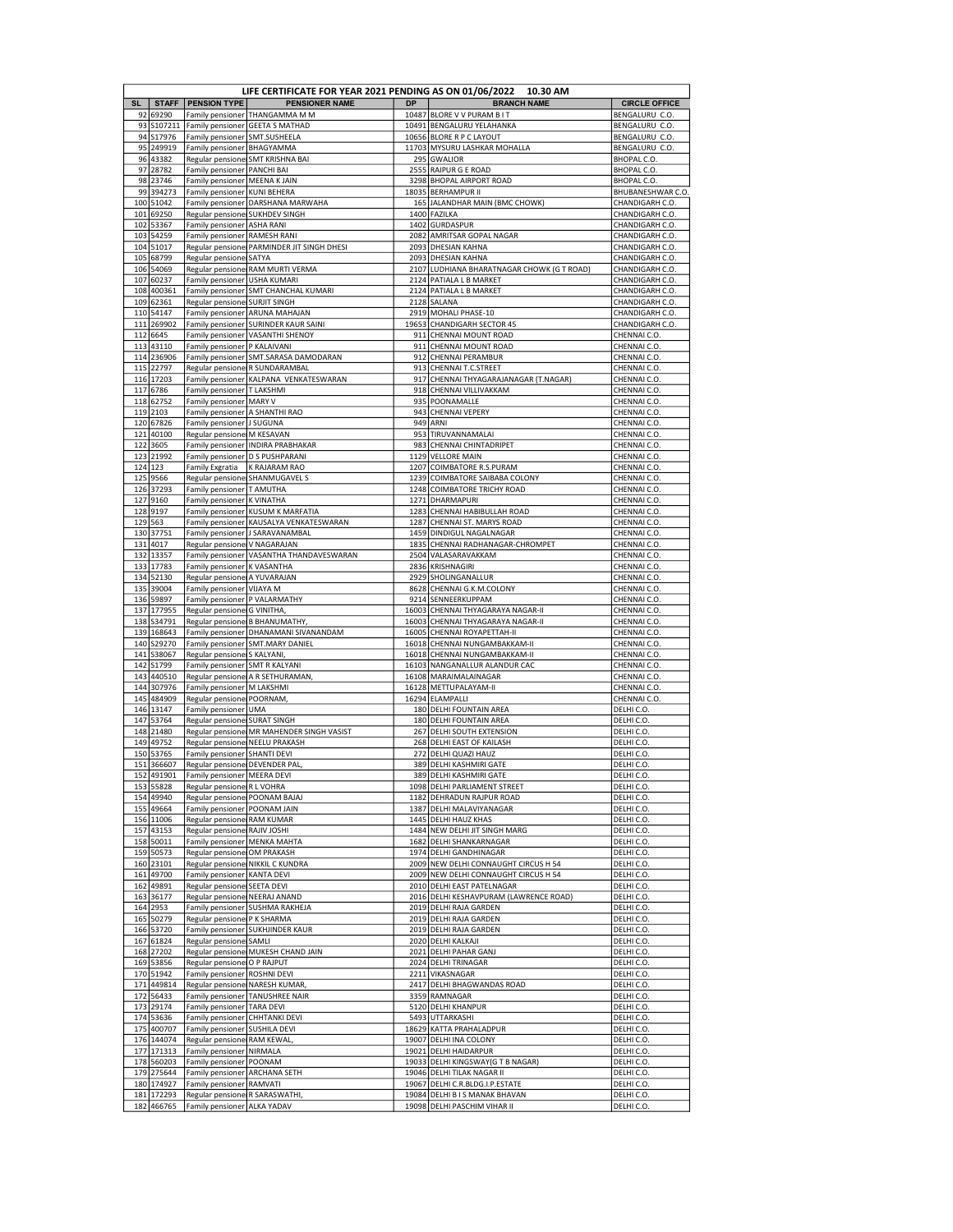|           |                            |                                                    | LIFE CERTIFICATE FOR YEAR 2021 PENDING AS ON 01/06/2022 10.30 AM |                |                                                                |                                  |
|-----------|----------------------------|----------------------------------------------------|------------------------------------------------------------------|----------------|----------------------------------------------------------------|----------------------------------|
| <b>SL</b> | <b>STAFF</b><br>183 144236 | <b>PENSION TYPE</b>                                | <b>PENSIONER NAME</b>                                            | <b>DP</b>      | <b>BRANCH NAME</b>                                             | <b>CIRCLE OFFICE</b>             |
|           | 184 184706                 | Regular pensione OM PRAKASH                        | Regular pensione KRISHAN KUMAR,                                  |                | 19108 DELHI NAJAFGARH II<br>19131 DELHI ROHINI II DTC DEPOT    | DELHI C.O.<br>DELHI C.O.         |
| 185       | 329279                     |                                                    | Regular pensione RASHMI BALA BHALLA                              |                | 19140 DELHI MT. CARMEL SCHOOL                                  | DELHI C.O.                       |
| 186       | 2902                       | Family pensioner                                   | AMINABI A GANHAR                                                 | 504            | <b>VIJAYAPURA MAIN</b>                                         | HUBBALLI C.O.                    |
| 187       | 10446                      | Family pensioner                                   | <b>VASANTHIJJITURI</b>                                           |                | 514 HUBBALLI STATION ROAD                                      | HUBBALLI C.O.                    |
| 188       | 7952                       | Family pensioner                                   | PARVATI SADASHIV SHAMANNAWAR                                     | 541<br>546     | ANKALI<br><b>KOPPAL</b>                                        | HUBBALLI C.O.                    |
| 189       | 43199<br>190 2106          | Regular pensione<br>Family pensioner RADHA R KAMAT | SHIVAPUTRAPPA G KADLI                                            | 595            | HUBBALLI TRAFFIC ISLAND (MAIN)                                 | HUBBALLI C.O.<br>HUBBALLI C.O    |
|           | 191 41883                  | Regular pensione                                   | <b>SHAKUNTALA BAI</b>                                            | 869            | <b>BHALKI</b>                                                  | HUBBALLI C.O                     |
|           | 192 21913                  | Family pensioner                                   | MALLAMMA                                                         | 873            | KALABURAGI STATION ROAD                                        | HUBBALLI C.O.                    |
|           | 193 70349                  | Family pensioner                                   | MOULABI                                                          | 1711           | SINDHANUR                                                      | HUBBALLI C.O.                    |
|           | 194 352909                 | Family pensioner                                   | <b>ZARINA BEGAUM H TANDUR</b>                                    | 2853           | <b>HUBBALLI DURGADBAIL</b>                                     | HUBBALLI C.O.                    |
|           | 195 13761<br>196 74753     | Family pensioner<br>Family pensioner               | KASTHURI N MEHATRI<br>PADMA SHANKAR UDDANAIK                     | 2949           | HUBBALLI KESHWAPUR<br>4738 BAILHONGAL                          | HUBBALLI C.O.<br>HUBBALLI C.O.   |
|           | 197 147954                 | Family pensioner                                   | NALINI SIDDAPPA ASHTEKAR                                         |                | 10504 BELGAUM NEHRU NAGAR                                      | HUBBALLI C.O                     |
|           | 198 S34001                 | Family pensioner                                   | <b>SUNITA S KARAMBALE</b>                                        | 10505          | <b>NIPANI</b>                                                  | HUBBALLI C.O.                    |
| 199       | S7728                      | Family pensioner                                   | <b>SAVITRI R PATIL</b>                                           | 10505          | <b>NIPANI</b>                                                  | HUBBALLI C.O.                    |
|           | 200 194828                 | Family pensioner                                   | MEENAXI PRAKASH SHINGE                                           | 10508          | RAIBAGH                                                        | HUBBALLI C.O.                    |
|           | 201 463209                 |                                                    | Regular pensione GANGAREDDY SAUNDATTI,                           |                | 10512 GHATAPRABHA                                              | HUBBALLI C.O.                    |
|           | 202 151803                 | Family pensioner                                   | SMT SUSHEELA APPA SAHEB                                          | 10524          | SATTI                                                          | HUBBALLI C.O                     |
|           | 203 455051<br>204 S99813   | Regular pensione<br>Family pensioner   PRAMILA V   | SHOBHA BHARAMA SHINDE,                                           |                | 10534 BELGAUM K R C CIRCLE<br>10549 BELGAUM BHAGYANAGAR        | HUBBALLI C.O.<br>HUBBALLI C.O.   |
|           | 205 488312                 | Family pensioner                                   | SMT MAHADEVI M MURGOD                                            | 10550          | <b>K CHANDARGI</b>                                             | HUBBALLI C.O.                    |
|           | 206 413008                 |                                                    | Regular pensione N B HULAGANNAVAR,                               | 10580          | <b>GOKAK VALMIKI CIRCLE</b>                                    | HUBBALLI C.O.                    |
|           | 207 410678                 | Regular pensione GOWRI B,                          |                                                                  | 10603          | <b>HOSPET</b>                                                  | HUBBALLI C.O.                    |
|           | 208 364892                 | Family pensioner                                   | M J SHANTHAMMA                                                   | 10605          | <b>ITTIGI (BELLARY DIST)</b>                                   | HUBBALLI C.O                     |
|           | 209 258715                 | Family pensioner                                   | SARASWATI                                                        | 10707          | <b>BALKI</b>                                                   | HUBBALLI C.O.                    |
|           | 210 194666                 | Regular pensione G M CHATTARKI,                    |                                                                  |                | 10804 JAMKHANDI                                                | HUBBALLI C.O.                    |
|           | 211 477516<br>212 173232   | Regular pensione RATNAMMA                          | Regular pensione P GOPALKRISHNAN                                 | 11202<br>11301 | HUBBALLI SUPER MARKET<br>KALABURAGI STATION BAZAR - II         | HUBBALLI C.O.<br>HUBBALLI C.O.   |
|           | 213 458218                 | Family pensioner                                   | <b>KALAVATHI BHOSKE</b>                                          | 11308          | KALABURAGI NUTAN VIDYALAYA                                     | HUBBALLI C.O                     |
|           | 214 471686                 | Family pensioner                                   | ASHAMMA                                                          | 11813          | <b>DEOSGUR</b>                                                 | HUBBALLI C.O.                    |
|           | 215 38332                  | Family pensioner   P LAXMI                         |                                                                  | 624            | SECUNDERABAD MARREDPALLY                                       | HYDERABAD C.O                    |
|           | 216 28200                  | Family pensioner                                   | Y SATYAVATHI                                                     | 648            | HYDERABAD AMIRPET                                              | HYDERABAD C.O                    |
|           | 217 37079                  |                                                    | Regular pensione S RAGHAVENDER                                   | 848            | <b>HYDERABAD GANDHINAGAR</b>                                   | HYDERABAD C.O.                   |
|           | 218 15834                  |                                                    | Family pensioner BANDELA RAMEELA                                 |                | 1076 HYDERABAD MOZZAMJAHI MARKET                               | HYDERABAD C.O                    |
| 220       | 219 45595<br>54893         | Regular pensione K AILAIAH                         | Regular pensione T NAGASESHAMMA                                  | 1364           | 1328 NAWABPET (JANAGAON)<br><b>KYATOOR</b>                     | HYDERABAD C.O.<br>HYDERABAD C.O. |
|           | 221 27696                  | Family pensioner                                   | RUKSANA BEGUM                                                    | 2486           | HYDERABAD KUKATPALLY VIVEKANANDA NAGAR                         | HYDERABAD C.O.                   |
|           | 222 45919                  | Family pensioner                                   | <b>GAADAM JAYALAKSHMI</b>                                        | 2486           | HYDERABAD KUKATPALLY VIVEKANANDA NAGAR                         | HYDERABAD C.O.                   |
|           | 223 2287                   | Family pensioner   M RUKMINI                       |                                                                  | 2540           | HYDERABAD NALLAKUNTA                                           | HYDERABAD C.O.                   |
|           | 224 22112                  | Family pensioner                                   | K LAXMI,                                                         |                | 2540 HYDERABAD NALLAKUNTA                                      | HYDERABAD C.O.                   |
|           | 225 284473                 | Family pensioner                                   | <b>SMT D VIJAYA</b>                                              | 4497           | <b>BODHAN</b>                                                  | HYDERABAD C.O.                   |
|           | 226 S104928                | Family pensioner                                   | VIJAYA BHARATHI E.                                               |                | 13007 HYDERABAD MEHDIPATNAM                                    | HYDERABAD C.O.                   |
|           | 227 140409<br>228 S104261  | Family pensioner<br>Regular pensione C A LAKSHMI   | M NIRMALA                                                        |                | 13014 HYDERABAD LINGAMPALLY<br>13015 HYDERABAD KHAIRATABAD     | HYDERABAD C.O                    |
|           | 229 S22071                 |                                                    | Family pensioner SMT.T SAVITHA S PAI                             |                | 13017 HYDERABAD KACHEGUDA RLY STN                              | HYDERABAD C.O.<br>HYDERABAD C.O. |
|           | 230 238490                 | Family pensioner                                   | <b>LAKSHMI REDDY</b>                                             |                | 13018 SECUNDERABAD PATNY CIRCLE                                | HYDERABAD C.O                    |
|           | 231 S8767                  | Family pensioner                                   | N MANORANJANI BAI                                                | 13034          | SECUNDERABAD M G ROAD-II                                       | HYDERABAD C.O.                   |
|           | 232 S97466                 | Regular pensione                                   | V SAMBIAH                                                        | 13039          | HYDERABAD AMEERPET-II                                          | HYDERABAD C.O                    |
|           | 233 S78560                 | Family pensioner                                   | SMT.NIRMALA S.NEEMKAR                                            | 13041          | HYDERABAD BAHADURPUR                                           | HYDERABAD C.O.                   |
|           | 234 160160                 | Family pensioner   M USHA RANI                     |                                                                  | 13052          | SECUNDERABAD ARMY ORDN.CORPS CENTRE                            | HYDERABAD C.O.                   |
| 236       | 235 23161<br>70802         | Regular pensione GOVERDHAN<br>Family pensioner     | KAMALA DEVI                                                      | 1088<br>1853   | JODHPUR JALORI GATE MAIN<br><b>SIKAR</b>                       | JAIPUR C.O.<br>JAIPUR C.O        |
|           | 237 S111986                |                                                    | Regular pensione NANDKISHOR PAREEK,                              | 18300          | SPECIALISED SME BRANCH, JAIPUR M I ROAD (MAIN)                 | JAIPUR C.O.                      |
| 238       | 36756                      | Regular pensione                                   | I C JOHN                                                         | 330            | <b>FARIDABAD MAIN</b>                                          | KARNAL C.O.                      |
| 239       | 57641                      | Regular pensione                                   | ANUP SINGH                                                       | 1171           | <b>ROHTAK MAIN</b>                                             | KARNAL C.O.                      |
| 240       | 61809                      | Family pensioner                                   | <b>AMAR SINGH</b>                                                | 1171           | <b>ROHTAK MAIN</b>                                             | KARNAL C.O.                      |
| 241       | 30046                      | Family pensioner                                   | SANTOSH BANSAL                                                   |                | 2043 HISSAR MAIN (COMM.URBAN ESTATE I)                         | KARNAL C.O                       |
| 242       | 54392                      | Regular pensione RISAL SINGH                       |                                                                  |                | 2044 KACHWA<br>2047 KHARAK KALAN                               | KARNAL C.O.<br>KARNAL C.O.       |
|           | 243 62366<br>244 53288     | Regular pensione SATISH DUTTA                      | Regular pensione SMT ANGOORI DEVI                                |                | 2060 YAMUNA NAGAR                                              | KARNAL C.O.                      |
|           | 245 39719                  | Family pensioner   HOSHIYARI DEVI                  |                                                                  |                | 2217 BAHADURGARH                                               | KARNAL C.O.                      |
|           | 246 49828                  | Regular pensione R P MALHOTRA                      |                                                                  |                | 2784 GURGAON MILLENIUM PLAZA                                   | KARNAL C.O.                      |
|           | 247 412117                 | Regular pensione ISHWAR SINGH,                     |                                                                  |                | 3571 FARRUKHNAGAR                                              | KARNAL C.O.                      |
|           | 248 357683                 | Regular pensione CHANDRA JOJA,                     |                                                                  |                | 18222 CHHAINSA                                                 | KARNAL C.O.                      |
|           | 249 362065<br>250 453246   | Family pensioner<br>Regular pensione NAFE SINGH,   | SMT AMARAVATHI                                                   |                | 18223 FATEHPUR BILOCH<br>18275 BHIWANI - II                    | KARNAL C.O.<br>KARNAL C.O.       |
|           | 251 478245                 | Family pensioner                                   | ANGREJO DEVI                                                     |                | 18281 SONEPAT SECTOR 14                                        | KARNAL C.O.                      |
|           | 252 384612                 | Regular pensione MURTE SINGH                       |                                                                  |                | 19257 BAHADURGARH - II                                         | KARNAL C.O.                      |
|           | 253 2629                   | Family pensioner                                   | <b>GITHANJALI BOSE</b>                                           |                | 1279 KOLKATA HATHI BAGAN MARKET                                | KOLKATA C.O.                     |
|           | 254 28952                  |                                                    | Family pensioner SONALI MONDAL                                   |                | 2213 KOLKATA N.S.ROAD                                          | KOLKATA C.O.                     |
|           | 255 22033                  | Family pensioner                                   | SWATI BHATTACHARYYA                                              |                | 8566 KOLKATA BIJAYGARH                                         | KOLKATA C.O.                     |
|           | 256 403757                 | Regular pensione ANSAR MOLLAH,                     |                                                                  |                | 19523 BURDWAN - II                                             | KOLKATA C.O.                     |
| 257       | 388623<br>258 441445       | Family pensioner                                   | Regular pensione NANI GOPAL BANERJEE<br><b>BASANTI DEVI</b>      |                | 19786 SPECIALISED SME BRANCH, RANAGHAT<br>144 LUCKNOW AMINABAD | KOLKATA C.O.<br>LUCKNOW C.O.     |
|           | 259 16724                  | Family pensioner                                   | KAMALAVATI                                                       |                | 366 MORADABAD MAIN                                             | LUCKNOW C.O.                     |
|           | 260 133348                 | Family pensioner                                   | <b>SMT PURNIMA SAXENA</b>                                        |                | 1258 LUCKNOW ALAMBAGH                                          | LUCKNOW C.O.                     |
|           | 261 51726                  | Family pensioner                                   | <b>ASHRAFA</b>                                                   | 1641           | AYODHYA REKABGANJ                                              | LUCKNOW C.O.                     |
|           | 262 15770                  | Regular pensione N P Shreshta,                     |                                                                  | 1658           | <b>GORAKHPUR (BANK ROAD)</b>                                   | LUCKNOW C.O.                     |
| 263       | 51356                      | Regular pensione SHRI RAM                          |                                                                  |                | 1749 SULTANPUR                                                 | LUCKNOW C.O.                     |
| 264       | 53706                      | Regular pensione                                   | <b>SANT PRASAD</b>                                               | 1979           | <b>JAUNPUR</b>                                                 | LUCKNOW C.O.                     |
|           | 265 54570<br>266 53040     | Regular pensione JABAR SINGH<br>Family pensioner   | <b>KAUSA DEVI</b>                                                |                | 2147 AMROHA<br>2198 PILIBHIT                                   | LUCKNOW C.O.<br>LUCKNOW C.O.     |
| 267       | 35221                      | Regular pensione D N MISHRA                        |                                                                  |                | 2210 VARANASI GODOWLIA                                         | LUCKNOW C.O.                     |
| 268       | 59987                      | Family pensioner   KAMLA DEVI                      |                                                                  |                | 2611 LUCKNOW INDIRANAGAR                                       | LUCKNOW C.O.                     |
|           | 269 51428                  | Regular pensione P K SRIVASTAVA                    |                                                                  |                | 3690 LUCKNOW VIKAS NAGAR                                       | LUCKNOW C.O.                     |
| 270       | 519812                     | Family pensioner                                   | <b>SANTOSH CHANDRA</b>                                           |                | 18480 LUCKNOW U P JALNIGAM                                     | LUCKNOW C.O.                     |
|           | 271 290805                 |                                                    | Regular pensione NARENDRA KUMAR,                                 |                | 18504 LUCKNOW HAZRATGANJ II                                    | LUCKNOW C.O.                     |
|           | 272 431127<br>273 506083   | Family pensioner<br>Family pensioner SMT KELA DEVI | <b>MEERA KASHYAP</b>                                             |                | 18508 LUCKNOW NEW HYDERABAD<br>18591 BAHJOI                    | LUCKNOW C.O.<br>LUCKNOW C.O.     |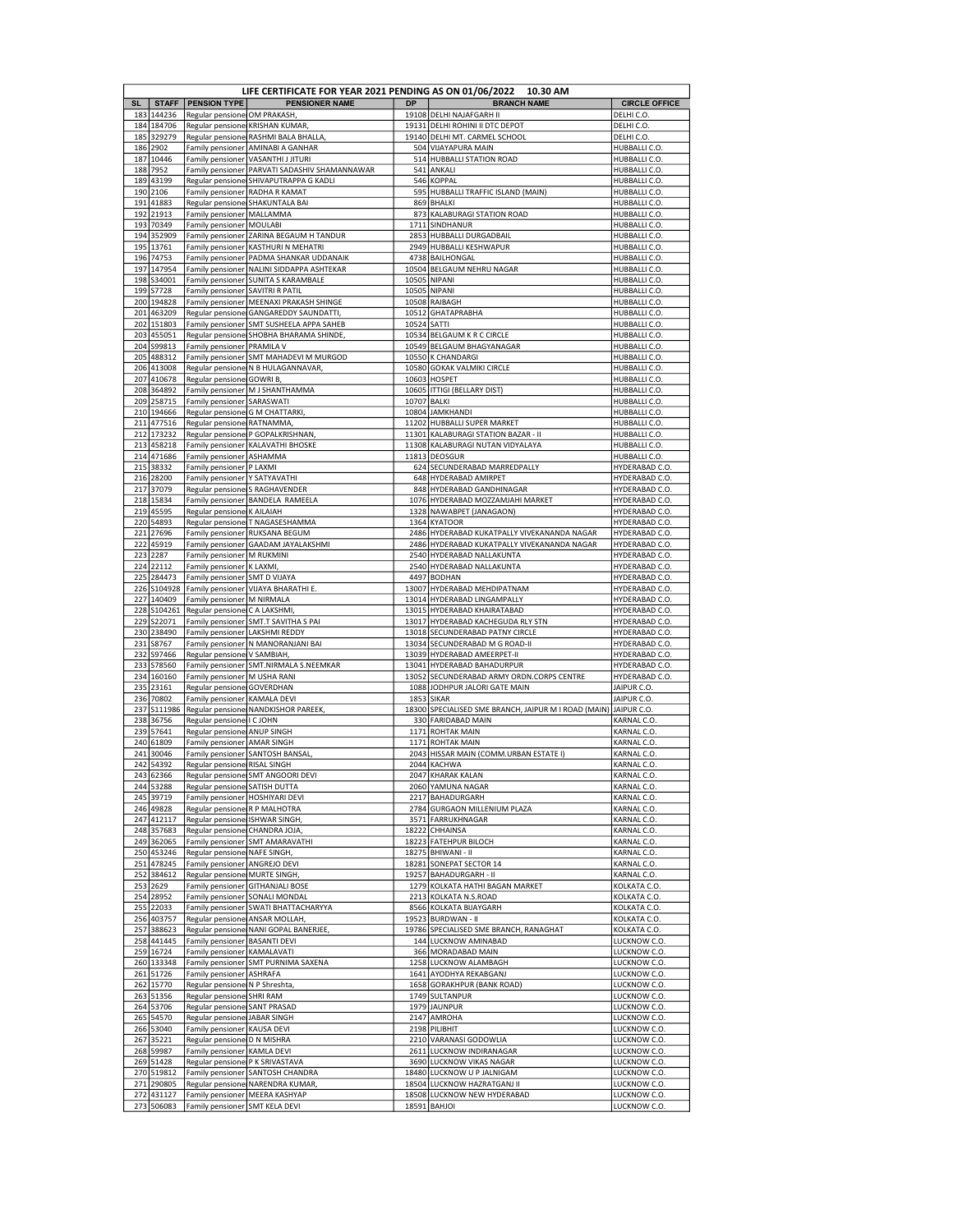|            | LIFE CERTIFICATE FOR YEAR 2021 PENDING AS ON 01/06/2022 10.30 AM |                                                    |                                                                                               |                      |                                                                      |                                 |
|------------|------------------------------------------------------------------|----------------------------------------------------|-----------------------------------------------------------------------------------------------|----------------------|----------------------------------------------------------------------|---------------------------------|
| <b>SL</b>  | <b>STAFF</b>                                                     | <b>PENSION TYPE</b>                                | <b>PENSIONER NAME</b>                                                                         | DP                   | <b>BRANCH NAME</b>                                                   | <b>CIRCLE OFFICE</b>            |
| 274        | 358194                                                           |                                                    | Regular pensione GIRISH CHAND BALMIKI,                                                        | 18703                | CHHIBRAMAU II                                                        | LUCKNOW C.O                     |
| 275        | 26691                                                            | Regular pensione C SETU AMMA                       |                                                                                               | 956                  | KULASHEKARAM                                                         | MADURAI C.O.                    |
| 276        | 1148                                                             | Regular pensione C RAVINDRAN                       |                                                                                               |                      | 1007 MADURAI RAMNAD ROAD                                             | MADURAI C.O.                    |
| 277        | 4302                                                             | Family pensioner A PACKIAM                         |                                                                                               | 1007                 | MADURAI RAMNAD ROAD                                                  | MADURAI C.O.                    |
| 278        | 4063                                                             | Family pensioner   P KRISHNAVENI                   |                                                                                               | 1008                 | MADURAI GRAND CENTRAL                                                | MADURAI C.O.                    |
| 279        | 40381                                                            |                                                    | Family pensioner R MUNIYAMMAL                                                                 | 1008                 | MADURAI GRAND CENTRAL                                                | MADURAI C.O.                    |
| 280        | 4197                                                             | Regular pensione M VELLAIAN                        |                                                                                               | 1010                 | MADURAI WEST AVANI MOOLA STREET                                      | MADURAI C.O.                    |
| 281        | 64843                                                            | Family pensioner ERULAYE                           |                                                                                               | 1010                 | MADURAI WEST AVANI MOOLA STREET                                      | MADURAI C.O.                    |
| 282<br>283 | 4166<br>3783                                                     | Family pensioner   M SARATHA                       | Regular pensione N BALASUBRAMANIAN                                                            | 1093                 | 1020 THENI<br>MADURAI GNANAVOLIVUPURAM                               | MADURAI C.O.<br>MADURAI C.O.    |
| 284        | 19768                                                            | Regular pensione MUTHUSAMY R                       |                                                                                               | 1093                 | MADURAI GNANAVOLIVUPURAM                                             | MADURAI C.O.                    |
| 285        | 4408                                                             | Family pensioner                                   | <b>PARVATHIS</b>                                                                              | 1115                 | SANKARANAINARKOVIL (SANKARANKOIL)                                    | MADURAI C.O.                    |
| 286        | 40469                                                            | Family pensioner   P DEIVANAI                      |                                                                                               | 1119                 | TIRUNELVELI JUNCTION MAIN                                            | MADURAI C.O.                    |
| 287        | 4235                                                             | Regular pensione NAGAIYAN P R                      |                                                                                               | 1203                 | AYYAMPET                                                             | MADURAI C.O.                    |
| 288        | 8995                                                             | Family pensioner                                   | R KHAMARUNNISA BEGUM                                                                          | 1216                 | PUDUKOTTAI                                                           | MADURAI C.O.                    |
| 289        | 44408                                                            | Regular pensione K MARIMUTHU                       |                                                                                               | 1222                 | <b>TRICHY TEPPAKULAM</b>                                             | MADURAI C.O                     |
| 290        | 47863                                                            | Regular pensione MOHAN K                           |                                                                                               |                      | 1234 OOTY (OOTACAMUND                                                | MADURAI C.O.                    |
| 291        | 39704                                                            |                                                    | Regular pensione A KRISHNAMURTHI                                                              | 1289                 | THIRUPANJILI                                                         | MADURAI C.O.                    |
| 292        | 32246                                                            | Regular pensione DURAIPANDIS                       |                                                                                               | 1349                 | KADAMALAIGUNDU                                                       | MADURAI C.O.                    |
| 293        | 10821                                                            |                                                    | Family pensioner R VIJAYALAKSHMY                                                              |                      | 1506 NAGERCOIL VADASERRY                                             | MADURAI C.O.                    |
| 294        | S27744                                                           | Regular pensione                                   | M KUMARASWAMY                                                                                 | 16270                | <b>DEVAKOTTAI II</b>                                                 | MADURAI C.O.                    |
| 295        | 36781                                                            | Family pensioner   KAMALAMMA                       |                                                                                               | 531                  | <b>HASSAN MAIN</b>                                                   | MANGALURU C.O                   |
| 296        | 13380                                                            | Regular pensione K K KINI                          |                                                                                               |                      | 611 MANGALURU FOUNDERS BRANCH                                        | MANGALURU C.O.                  |
| 297        | 2465                                                             |                                                    | Family pensioner   V SHARADA UTCHIL                                                           | 652                  | MANGALURU VALENCIA                                                   | MANGALURU C.O.                  |
| 298        | 1802                                                             |                                                    | Family pensioner S GEETHA NAYAK                                                               | 1600                 | YENMOORU                                                             | MANGALURU C.O                   |
| 299        | 9268                                                             | Regular pensionel                                  | <b>INDU P BHANDARY</b>                                                                        | 1602                 | MANGALURU URVA MARKET                                                | MANGALURU C.O                   |
| 300        | 191672                                                           |                                                    | Family pensioner K BHOOMIKA RAO                                                               |                      | 10100 MANGALURU HAMPANKATTA (MAIN)-II<br>10100 MANGALORE HAMPANKATTA | MANGALURU C.O.                  |
| 301<br>302 | 505701<br>S23009                                                 | Family pensioner                                   | Regular pensione B SHARADA NAIK,<br>SMT.U LALITHA                                             | 10100                | MANGALORE HAMPANKATTA                                                | MANGALURU C.O<br>MANGALURU C.O. |
| 303        | S64415                                                           |                                                    | Family pensioner SMT.ASHALATHA R BHAT                                                         | 10100                | MANGALORE HAMPANKATTA                                                | MANGALURU C.O.                  |
| 304        | S40721                                                           |                                                    | Regular pensione J RAMADASA PRABHU                                                            | 10137                | <b>BANTWAL</b>                                                       | MANGALURU C.O.                  |
| 305        | 208994                                                           | Regular pensione                                   | RAMESH ACHARI                                                                                 | 10158                | KALLAMUNDKUR                                                         | MANGALURU C.O.                  |
| 306        | 281227                                                           |                                                    | Regular pensione P ISHWARA BHAT                                                               | 10166                | <b>KANYANA</b>                                                       | MANGALURU C.O                   |
| 307        | 482301                                                           | Family pensioner                                   | <b>SMT MEENAKSHI</b>                                                                          |                      | 10183 GURUVAYANKERE                                                  | MANGALURU C.O.                  |
| 308        | 482138                                                           | Family pensioner   LALITHA                         |                                                                                               | 10191                | <b>JOKATTE</b>                                                       | MANGALURU C.O.                  |
| 309        | 482460                                                           | Regular pensione                                   | SARASWATHI,                                                                                   | 10192                | <b>MANGALORE BIJAI</b>                                               | MANGALURU C.O                   |
| 310        | S40994                                                           | Regular pensione                                   | VINODA R SHETTY,                                                                              | 10241                | MANGALORE LALBAGH                                                    | MANGALURU C.O.                  |
| 311        | S48916                                                           | Regular pensione                                   | JAYASHREE SHENOY,                                                                             | 10295                | DEREBAIL                                                             | MANGALURU C.O.                  |
| 312        | 6761                                                             | Family pensioner                                   | MAMATA MAHESH GAONKAR                                                                         | 318                  | MARCELA GOA                                                          | MANIPAL C.O.                    |
| 313        | 4805                                                             | Family pensioner                                   | SAVITHA M PRABHL                                                                              | 630                  | <b>UDUPITOWN</b>                                                     | MANIPAL C.O.                    |
| 314        | 6284                                                             |                                                    | Family pensioner SHYAMALA M RAO                                                               | 630                  | <b>UDUPITOWN</b>                                                     | MANIPAL C.O                     |
| 315        | 46236                                                            |                                                    | Regular pensione KHATINABI FAKRUSAB                                                           |                      | 879 DANDELI                                                          | MANIPAL C.O                     |
| 316        | 21600                                                            | Regular pensione                                   | BHASKAR I DASANAKOPPA                                                                         | 1508                 | JANMANE                                                              | MANIPAL C.O.                    |
| 317        | 68687                                                            | Regular pensione P PADMABAI                        |                                                                                               | 5236                 | SHIVAMOGGA SANGOLLI RAYANNA ROAD [S R ROAD]                          | MANIPAL C.O.                    |
| 318        | S96737                                                           | Family pensioner   VRINDA K BHAT                   |                                                                                               |                      | 10109 UDUPI CAR STREET                                               | MANIPAL C.O.                    |
| 319<br>320 | 244246<br>248970                                                 | Family pensioner   DEEPA NAYAK<br>Family pensioner | SMT ASHA R KEDLAYA                                                                            | 10110                | UDUPI CATHOLIC CENTRE MAIN<br>10110 UDUPI CATHOLIC CENTRE MAIN       | MANIPAL C.O.<br>MANIPAL C.O.    |
| 321        | S42983                                                           | Regular pensione K LEELAVATHI                      |                                                                                               |                      | 10110 UDUPI CATHOLIC CENTRE MAIN                                     | MANIPAL C.O                     |
| 322        | S53468                                                           | Family pensioner   PREMA V RAO                     |                                                                                               | 10110                | UDUPI CATHOLIC CENTRE MAIN                                           | MANIPAL C.O.                    |
| 323        | S34964                                                           | Regular pensione                                   | CHANDRAKANTHA KUDPI                                                                           | 10111                | MANIPAL                                                              | MANIPAL C.O                     |
| 324        | S722                                                             | Regular Exgratia                                   | M N SHANBANG,                                                                                 | 10111                | <b>CB MANIPAL</b>                                                    | MANIPAL C.O.                    |
| 325        | S75059                                                           |                                                    | Family pensioner   M RAGHAVENDRA SHETTIGAR                                                    | 10112                | <b>BRAHMAVAR</b>                                                     | MANIPAL C.O                     |
| 326        | S96210                                                           |                                                    | Family pensioner SAVITHRI L SAMAGA                                                            | 10114                | KARKALA                                                              | MANIPAL C.O                     |
| 327        | 278487                                                           | Family pensioner                                   | SMT.LEELAVATHI N.POOJARY                                                                      | 10125                | <b>KAUP</b>                                                          | MANIPAL C.O.                    |
| 328        | S732                                                             | Family Exgratia                                    | <b>GOVINDRAYA M SHENOY,</b>                                                                   | 10125                | <b>KAUP</b>                                                          | MANIPAL C.O.                    |
| 329        | S6767                                                            | Family pensioner                                   | SMT LEELA S KUNDER                                                                            | 10133                | MALPE                                                                | MANIPAL C.O.                    |
| 330        | 491565                                                           | Family pensioner                                   | LALITHA                                                                                       | 10148                | <b>HIRIADKA</b>                                                      | MANIPAL C.O.                    |
| 331        | 349066                                                           | Regular pensione                                   | <b>SUNITHA S NAYAK</b>                                                                        |                      | 10161 PARKALA                                                        | MANIPAL C.O.                    |
| 332        | S10384                                                           | Family pensioner                                   | P NARMADA V NAYAK                                                                             |                      | 10186 UDUPI KUNJIBETTU                                               | MANIPAL C.O                     |
| 333        | S16823<br>334 S84497                                             |                                                    | Family pensioner   MANJULA SHENOY                                                             | 10207                | 10186 UDUPI KUNJIBETTU<br><b>UDUPI MARKET YARD</b>                   | MANIPAL C.O.<br>MANIPAL C.O.    |
|            |                                                                  | Regular pensione RAJANI                            |                                                                                               |                      |                                                                      |                                 |
| 336        | 335 S17437<br>S9120                                              |                                                    | Family pensioner   PADMAVATHI GANESH NAYAK<br>Family pensioner SMT PADMAVATHI NAGAPPASHERUGAR | 10303 SIRSI<br>10303 | SIRSI                                                                | MANIPAL C.O.<br>MANIPAL C.O.    |
| 337        | 210315                                                           |                                                    | Regular pensione K DIVAKAR NAIK,                                                              |                      | 11001 DAVANGERE-II                                                   | MANIPAL C.O.                    |
| 338        | 124933                                                           |                                                    | Family pensioner GOPAL CHANDRA NAYAK                                                          | 15032                | SPECIALISED SME BRANCH, MUMBAI MAROL                                 | MANIPAL C.O.                    |
|            | 339 165040                                                       |                                                    | Family pensioner SMT SOCORINA LOURENCEO                                                       |                      | 17212 GOA MERCES                                                     | MANIPAL C.O.                    |
| 340        | 5244                                                             |                                                    | Regular pensione HOMAI R PALAMCOAT                                                            |                      | 104 MUMBAI BYCULLA                                                   | MUMBAI C.O.                     |
| 341        | 58531                                                            | Regular pensione S K DESAI                         |                                                                                               |                      | 116 MUMBAI KALINA                                                    | MUMBAI C.O.                     |
| 342        | 5489                                                             | Family pensioner   LILAVATHI                       |                                                                                               |                      | 126 MUMBAI BORIVALI WEST                                             | MUMBAI C.O.                     |
|            | 343 8152                                                         |                                                    | Family pensioner RAJANI RAGHUNATH NAIK                                                        |                      | 131 MUMBAI MATUNGA WEST                                              | MUMBAI C.O.                     |
| 344        | 4411                                                             |                                                    | Family pensioner VIMAL S PAGARE                                                               |                      | 202 DOMBIVILI EAST MAIN                                              | MUMBAI C.O.                     |
| 345        | 9249                                                             | Family pensioner   P G BENDRE                      |                                                                                               |                      | 202 DOMBIVILI EAST MAIN                                              | MUMBAI C.O.                     |
|            | 346 186197                                                       |                                                    | Family pensioner SUMAN VIJAY KOTHAVALE                                                        |                      | 209 KALYAN MAIN                                                      | MUMBAI C.O.                     |
| 347        | 489443                                                           |                                                    | Family pensioner SUNANDA S SALUNKE                                                            |                      | 209 KALYAN MAIN                                                      | MUMBAI C.O.                     |
| 348        | 24942                                                            | Regular pensione Y G PAWAR                         |                                                                                               |                      | 218 KATEMANIVALI                                                     | MUMBAI C.O.                     |
| 349        | 13820                                                            | Family pensioner                                   | MAYA UMESH MANE                                                                               |                      | 225 MUMBAI MALAD WEST                                                | MUMBAI C.O.                     |
|            | 350 25991                                                        |                                                    | Regular pensione SUNIL T SAWANT                                                               |                      | 230 KALYAN MURBAD ROAD                                               | MUMBAI C.O.                     |
|            | 351 1450                                                         |                                                    | Family pensioner SUNANDA D KINI                                                               |                      | 236 MUMBAI GHATKOPAR EAST                                            | MUMBAI C.O.                     |
|            | 352 1928                                                         |                                                    | Regular pensione TATYA R VAJREKAR                                                             |                      | 236 MUMBAI GHATKOPAR EAST                                            | MUMBAI C.O.                     |